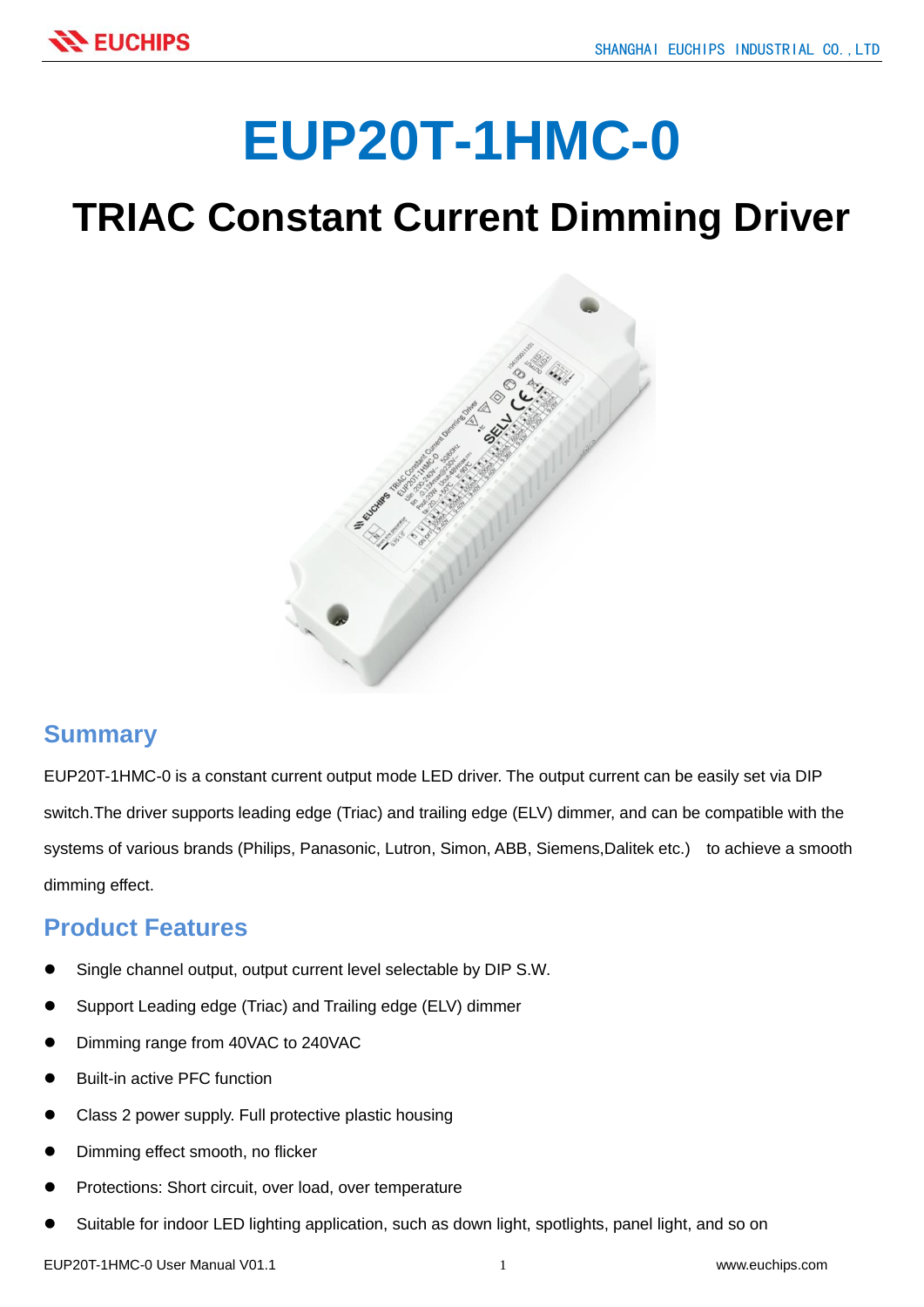#### **Technical Parameters**

| <b>Model</b>  |                                    | EUP20T-1HMC-0                                                                                                                 |                    |            |                    |  |
|---------------|------------------------------------|-------------------------------------------------------------------------------------------------------------------------------|--------------------|------------|--------------------|--|
| Output        | Current                            | 350mA                                                                                                                         | 400 <sub>m</sub> A | 450mA      | 500 <sub>m</sub> A |  |
|               | Voltage                            | 9-40VDC                                                                                                                       | 9-40VDC            | 9-40VDC    | 9-40VDC            |  |
|               | Power                              | <b>14W</b>                                                                                                                    | <b>16W</b>         | <b>18W</b> | <b>20W</b>         |  |
|               | Current                            | 550 <sub>m</sub> A                                                                                                            | 600mA              | 650mA      | 700mA              |  |
|               | Voltage                            | 9-36VDC                                                                                                                       | 9-33VDC            | 9-30VDC    | 9-28VDC            |  |
|               | Power                              | 19.8W                                                                                                                         | 19.8W              | 19.5W      | 19.6W              |  |
|               | Current accuracy                   | ±5%                                                                                                                           |                    |            |                    |  |
|               | No load output voltage             | 48VDC Max                                                                                                                     |                    |            |                    |  |
|               | Output LF current ripple(< 120 Hz) | $<$ 3%                                                                                                                        |                    |            |                    |  |
|               | Channels                           | 1                                                                                                                             |                    |            |                    |  |
| Input         | Voltage                            | 220-240VAC                                                                                                                    |                    |            |                    |  |
|               | Frequency                          | 50/60Hz                                                                                                                       |                    |            |                    |  |
|               | Current                            | 0.12Amax@230VAC                                                                                                               |                    |            |                    |  |
|               | Power factor                       | >0.95@230VAC,full load                                                                                                        |                    |            |                    |  |
|               | Efficiency                         | 81%@230VAC,full load                                                                                                          |                    |            |                    |  |
|               | Inrush current                     | Cold start, $15A(t_{width}=90$ us measured at $50\%$ I <sub>peak</sub> )<br>@230VAC                                           |                    |            |                    |  |
| Protection    | Short circuit                      | Close output, recovers automatically after fault<br>removed                                                                   |                    |            |                    |  |
|               | Over load                          | When the output voltage is exceeded, the output<br>current decreases and, recovers automatically when<br>the load is reduced. |                    |            |                    |  |
|               | Over temperature                   | Shut down the output, recovers automatically when<br>temp. back to normal.                                                    |                    |            |                    |  |
| Function      | Dimming                            | Triac/ELV                                                                                                                     |                    |            |                    |  |
| <b>Others</b> | Dimension                          | 150*43*29 mm (L*W*H)                                                                                                          |                    |            |                    |  |
|               | G.W                                | 130g                                                                                                                          |                    |            |                    |  |
|               | Working temp.                      | -20 $\degree$ C ~ 50 $\degree$ C                                                                                              |                    |            |                    |  |
|               | <b>Relative humidity</b>           | 20~90% RH                                                                                                                     |                    |            |                    |  |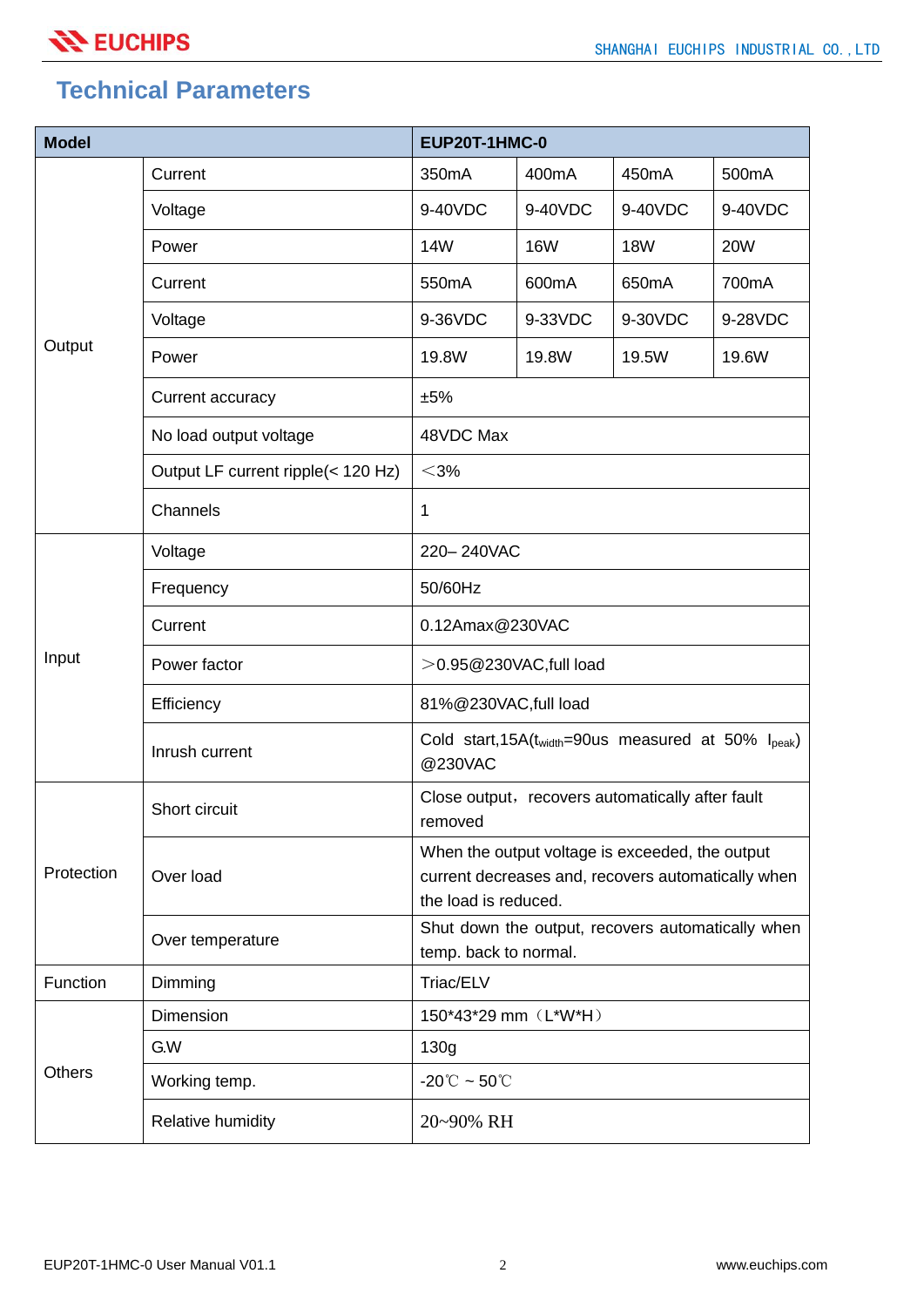

### **Dimension (mm)**



#### **Wiring Diagram**



#### **Dimming Curve Curve Derating Curve**